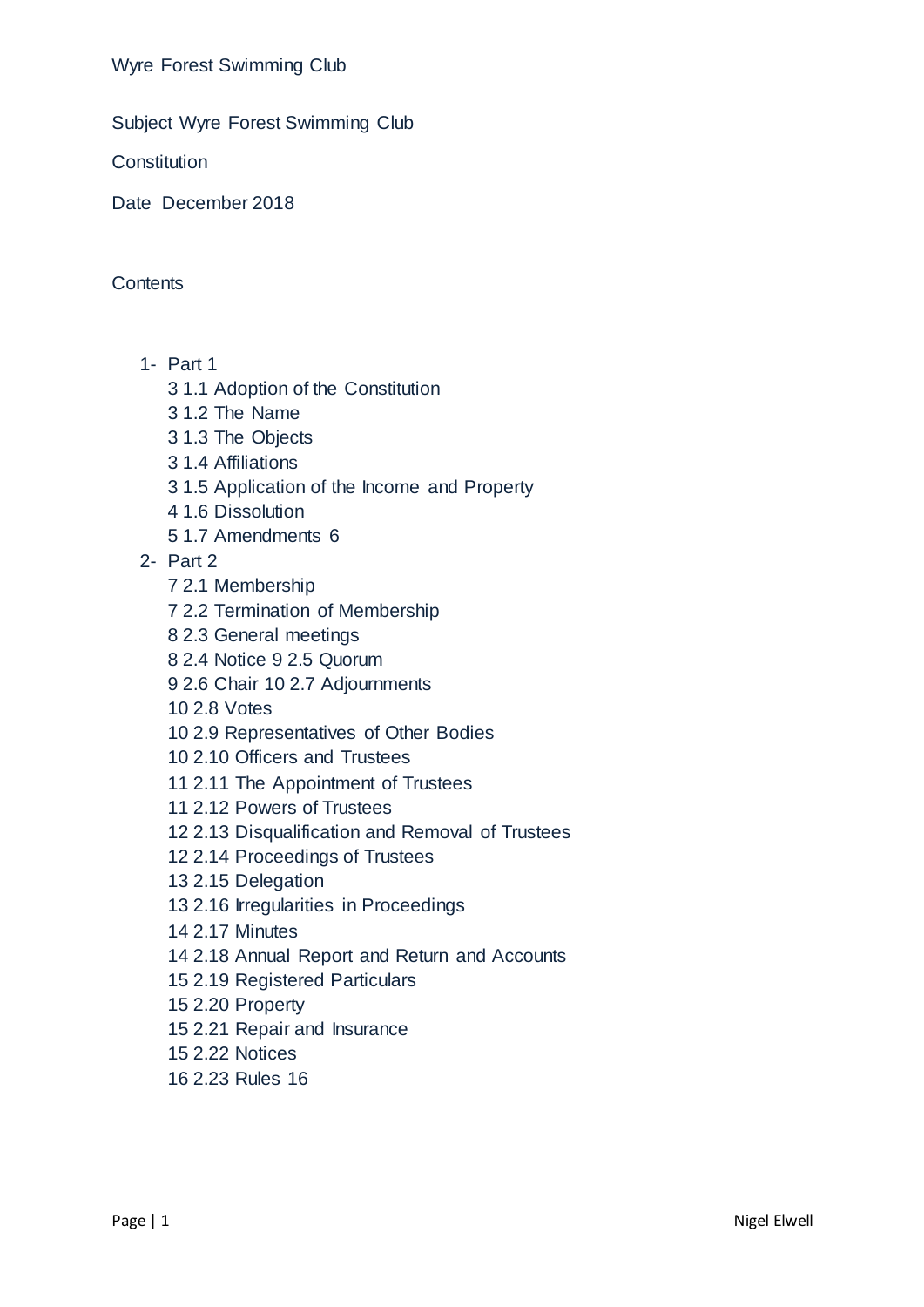# **1- Part 1**

## **1.1 Adoption of the Constitution**

The association and its property will be administered and managed in accordance with the provisions in Parts 1 and 2 of this constitution.

## **1.2 The Name**

The association's name is Wyre Forest Swimming Club (and in this document it is called the Charity).

## **1.3 The Objects**

The Charity's objects (the Objects) are:

The promotion of community participation in healthy recreation for the benefit of the inhabitants of the District of Wyre Forest and its surrounds in particular by the provision of facilities for swimming.

#### **1.4 Affiliations**

1. The Charity shall be affiliated to the Amateur Swimming Association West Midlands Region, and shall adopt and conform to the rules of this Association, and to such other bodies as the Charity may determine from time to time.

2. The business and affairs of the Charity shall at all times be conducted in accordance with the Laws and Technical Rules of the Swim England ("Swim England Laws") and in particular:

a. all competing members shall be eligible competitors as defined in Swim England Laws; and

b. the Charity shall in accordance with Swim England Laws adopt the Swim England Child Protection Procedures; and shall recognise that the welfare of children is everyone's responsibility and that all children and young people have a right to have fun, be safe and be protected from harm; and

c. members of the Charity shall in accordance with Swim England Laws comply with the Swim England Child Protection Procedures.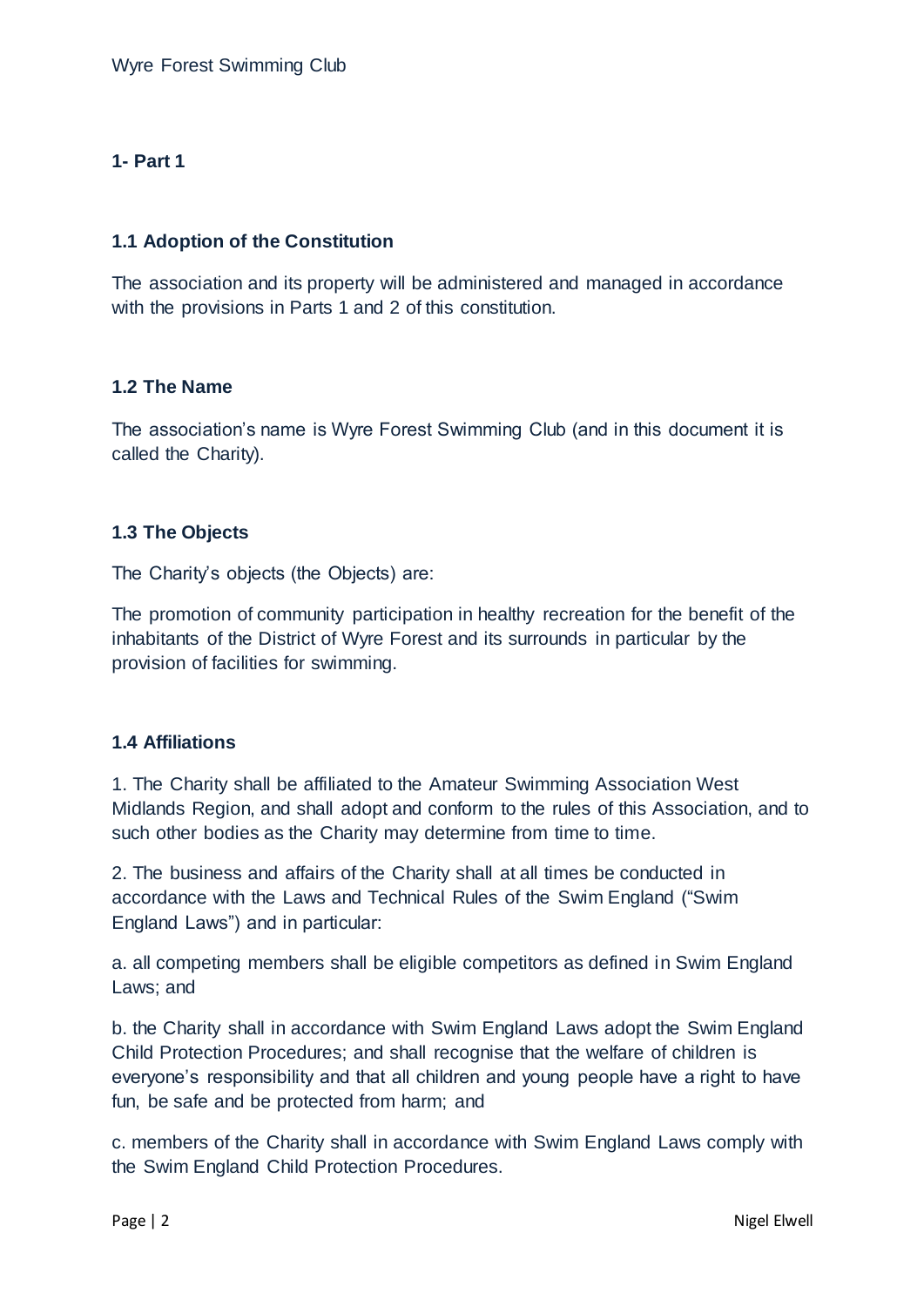3. By virtue of the affiliation of the Charity to Swim England West Midlands Region, the Charity and all members of the Charity acknowledge that they are subject to the laws, rules and constitutions of:

a. Swim England West Midlands Region; and

b. The Amateur Swimming Association, to include the Swim England /IOS code of ethics; and

c. The Amateur Swimming Federation of Great Britain (to include in particular the ASFGB Doping Control Rules and Protocols and ASFGB Disciplinary Code); and

d. FINA, the world governing body for the sport of swimming in all its disciplines(together "the Governing Body Rules").

4. In the event that there shall be any conflict between any rule or by-law of the Charity and any of the Governing Body Rules then the relevant Governing Body Rules shall prevail, providing that they do not conflict with the Objects of the Charity.

## **1.5 Application of the Income and Property**

1. The income and property of the Charity shall be applied solely towards the promotion of the Objects.

2. A Trustee may pay out of, or be reimbursed from, the property of the Charity reasonable expenses properly incurred by him or her when acting on behalf of the Charity.

3. None of the income or property of the Charity may be paid or transferred directly or indirectly by way of dividend bonus or otherwise by way of profit to any member of the Charity. This does not prevent:

a. a member who is not also a Trustee from receiving reasonable and proper remuneration for any goods or services applied to the Charity;

b. a Trustee from:

i. buying goods or services from the Charity upon the same terms as other members or members of the public;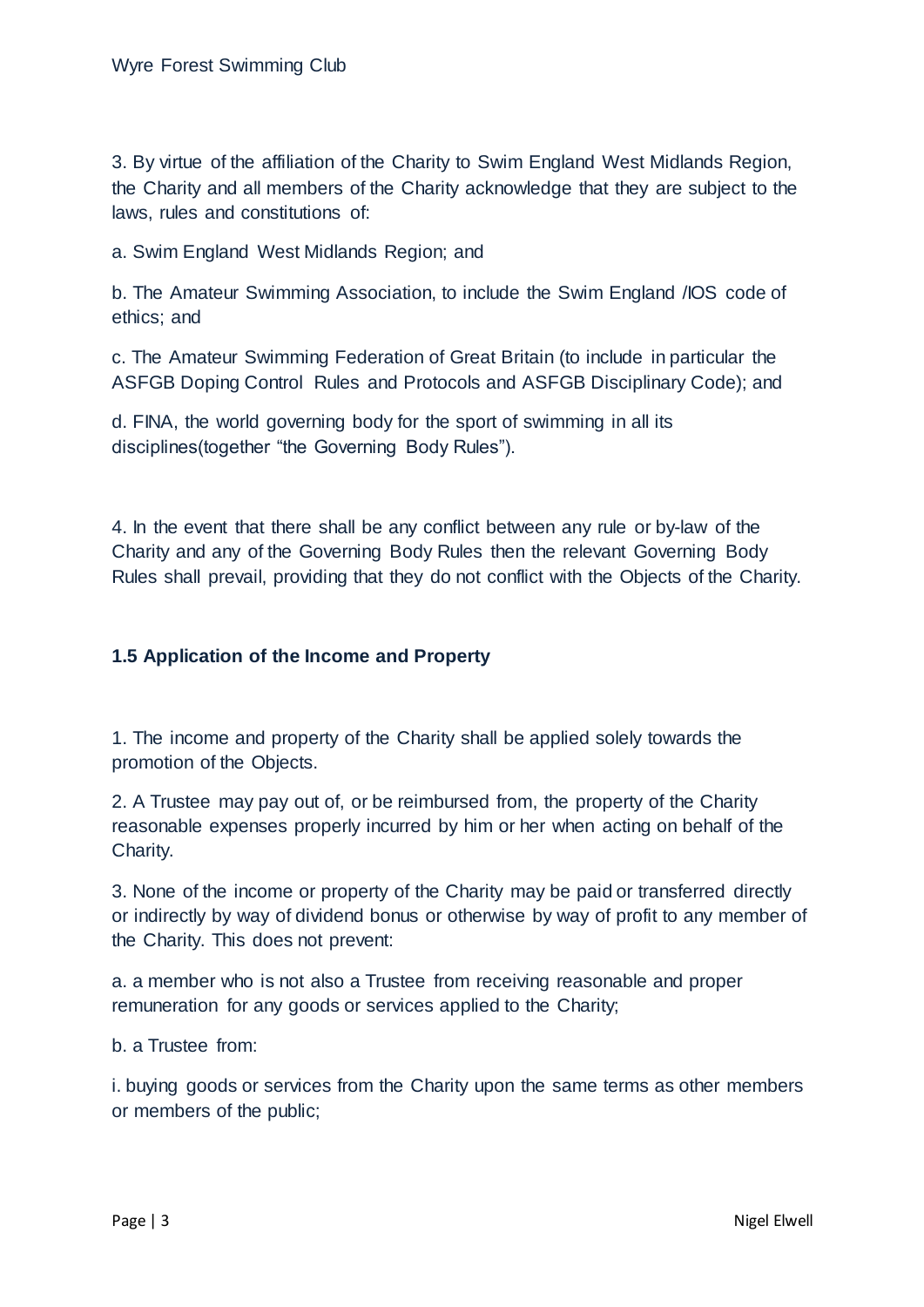ii. receiving a benefit from the Charity in the capacity of a beneficiary of the Charity, provided that the Trustees comply with the provisions of sub clause (6) of this clause, or as a member of the Charity and upon the same terms as other members;

c. the purchase of indemnity insurance for the Trustees against any liability that by virtue of any rule of law would otherwise attach to a trustee or other officer in respect of any negligence, default breach of duty or breach of trust of which he or she may be guilty in relation to Charity but excluding:

i. fines;

ii. any costs of unsuccessfully defending criminal prosecutions for offences arising out of the fraud, dishonestly or wilful or reckless misconduct of the Trustee or other officer;

iii. liabilities to the Charity that result from conduct that the Trustee or other officer knew or ought to have known was not in the best interests of the Charity or in respect of which the person concerned did not care whether that conduct was in the best interests of the Charity or not.

4. No Trustee may be paid or receive any other benefit for being a Trustee.

5. A Trustee may:

a. sell goods, services or any interest in land to the Charity;

b. be employed by or receive any remuneration from the Charity;

c. receive any other financial benefit from the Charity; if:

d. he or she is not prevented from so doing by sub-clause (4) of this clause; and

e. the benefit is permitted by sub-clause (3) of this clause;

f. or the benefit is authorised by the Trustees in accordance with the conditions in sub-clause (6) of this clause.

6. If it is proposed that a Trustee should receive a benefit from the Charity that is not already permitted under sub-clause (3) of this clause, he or she must:

a. declare his or her interest in the proposal;

b. be absent from that part of any meeting at which the proposal is discussed and take no part in any discussion of it;

c. not be counted in determining whether the meeting is quorate;

d. not vote on the proposal.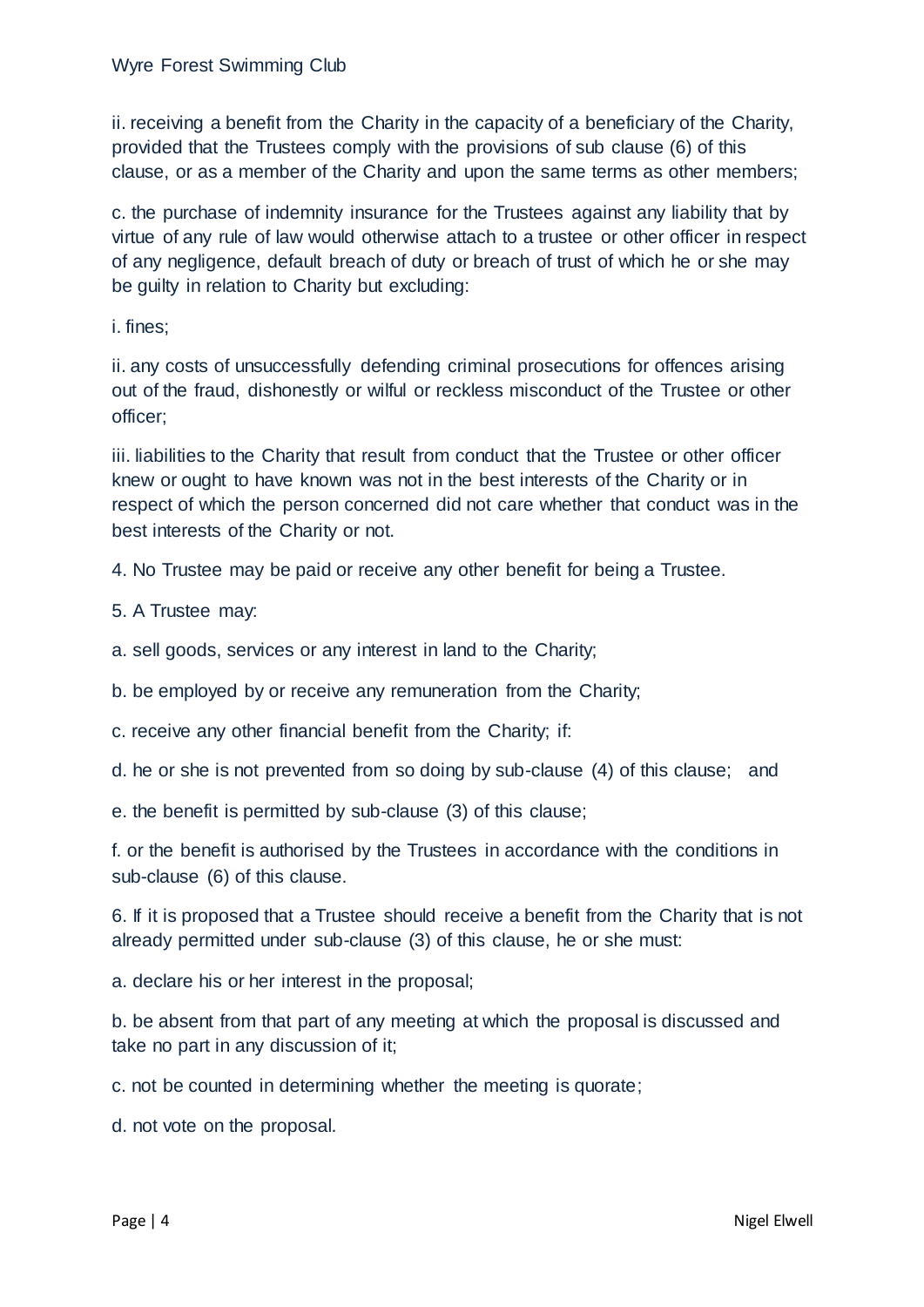7. In cases covered by sub-clause (5) of this clause, those Trustees who do not stand to receive the proposed benefit must be satisfied that it is in the interests of the Charity to contract with or employ that Trustee rather than with someone who is not a Trustee and they must record the reason for their decision in the minutes. In reaching that decision the Trustees must balance the advantage of contracting with or employing a Trustee against the disadvantage of doing so (especially the loss of the Trustee's services as a result of dealing with the Trustee's conflict of interest).

8. The Trustees may only authorise a transaction falling within paragraphs  $5(a) - (c)$ of this clause if the trustee body comprises a majority of Trustees who have not received any such benefit.

9. If the Trustee fails to follow this procedure, the resolution to confer a benefit upon the Trustee will be void and the Trustee must repay to the Charity the value of any benefit received by the Trustee from the Charity.

10. A Trustee must absent himself or herself from any discussions of the Trustees in which it is possible that a conflict will arise between his or her duty to act solely in the interests of the Charity and any personal interest (including but not limited to any personal financial interest) and take no part in the voting upon the matter.

11. In this Clause 5, "Trustee" shall include any person firm or company connected with the Trustee.

# **1.6 Dissolution**

1. If the members resolve to dissolve the Charity the Trustees will remain in office as charity trustees and be responsible for winding up the affairs of the Charity in accordance with this clause.

2. The Trustees must collect in all the assets of the charity and must pay or make provision for all the liabilities of the charity.

3. The Trustees must apply any remaining property or money:

a. directly for the Objects;

b. by transfer to any charity or charities for purposes the same as or similar to the Charity;

c. in such other manner as the Charity Commissioners for England and Wales ("the Commission") may approve in writing in advance.

4. The members may pass a resolution before or at the same time as the resolution to dissolve the Charity specifying the manner in which the Trustees are to apply the remaining property or assets of the Charity and the Trustees must comply with the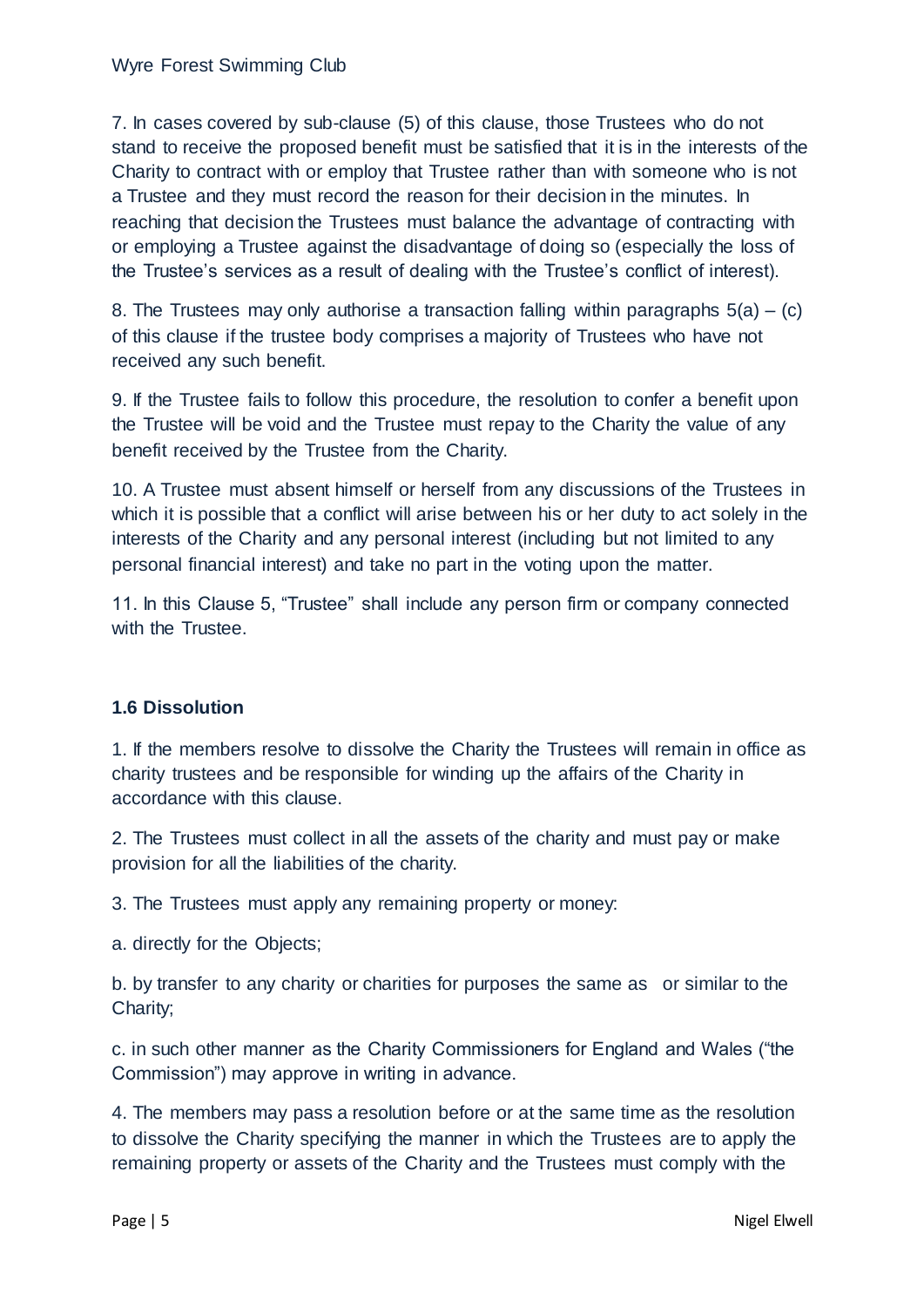resolution if it is consistent with paragraphs (a)  $-$  (c) inclusive in sub-clause (3) above.

5. In no circumstances shall the net assets of the Charity be paid to or distributed among the members of the Charity (except to a member that is itself a charity).

6. The Trustees must notify the Commission promptly that the charity has been dissolved. If the Trustees are obliged to send the charity's accounts to the Commission for the accounting period which ended before its dissolution, they must send to the Commission the charity's final accounts.

# **1.7 Amendments**

1. Any provision contained in Part 1 of this constitution may be amended provided that:

a. no amendment may be made that would have the effect of making the Charity cease to be a charity at law;

b. no amendment may be made to alter the Objects if the change would not be within the reasonable contemplation of the members of or donors to the Charity;

c. no amendment may be made to clause 5 without the prior written consent of the Commission;

d. any resolution to amend a provision of Part 1 of this constitution is passed by not less than two thirds of the members present and voting at a general meeting.

2. Any provision contained in Part 2 of this constitution may be amended, provided that any such amendment is made by resolution passed by a simple majority of the members present and voting at a general meeting. In the event of an equality of votes the Chairman shall have a casting or additional vote.

3. A copy of any resolution amending this constitution must be sent to the Commission within twenty one days of it being passed.

#### **2- Part 2**

# **2.1 Membership**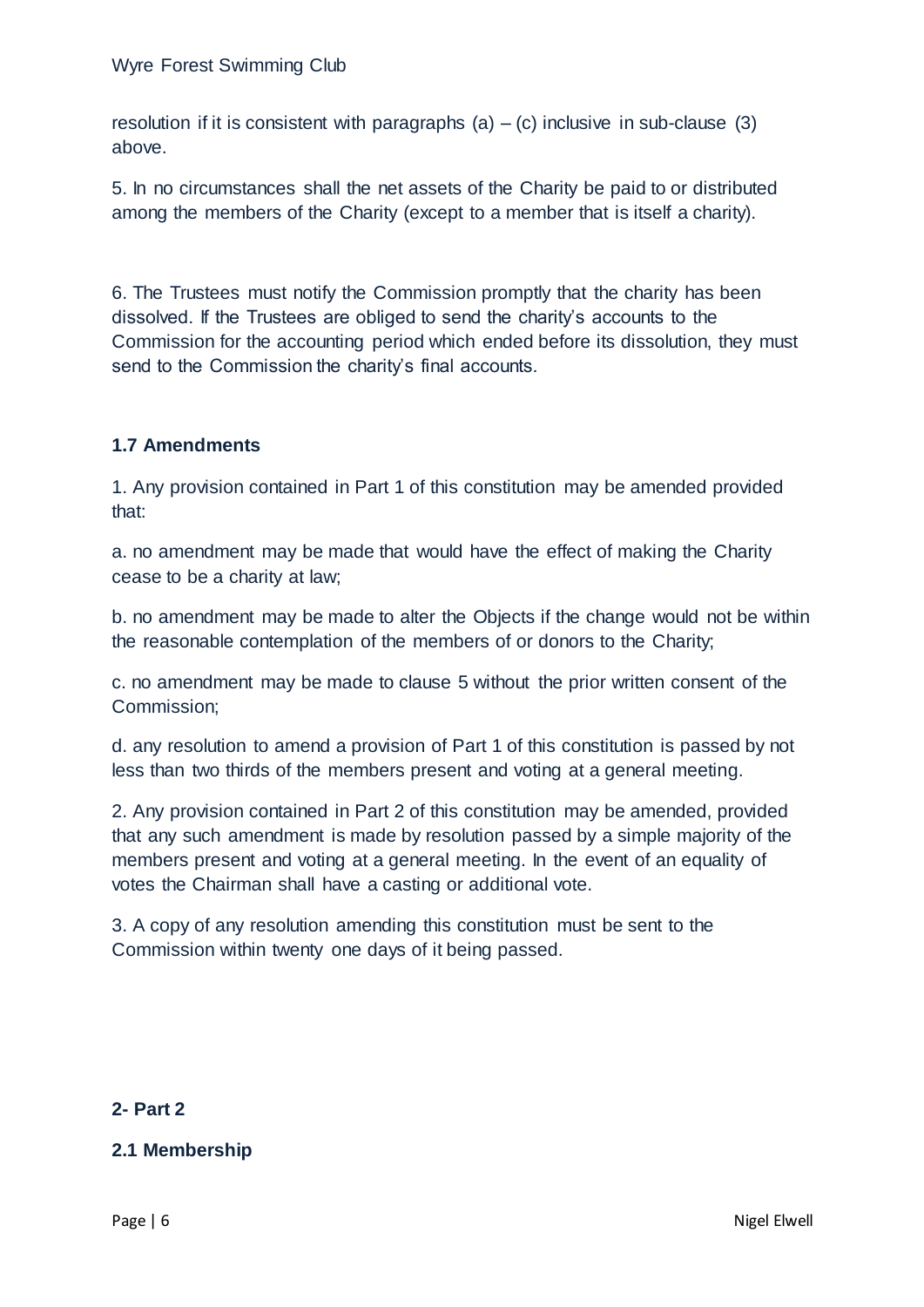1. Membership is open to individuals over the age of 18 or organisations that are approved by the Trustees. Swimmer members under the age of 18 years are called Junior Members and cannot be Trustees or vote at General Meetings

2. The total membership of the Charity shall not normally be limited. If however it were not possible to accommodate everyone who wishes to become a member the Charity will establish a waiting list for membership. In such circumstances the next available membership will be offered to the person at the top of the waiting list on a first come, first served basis.

3. The Charity is committed to treat everyone equally within the context of their activity, regardless of sex, ethnic origin, religion, disability, age, sexual orientation or political persuasion. The Charity will ensure that this equity is incorporated in all aspects of its activities and also recognises and adopts the Sport England definition of sports Equity: "Sports Equity is about fairness in sport, equality of access, recognising inequalities and taking steps to address them. It is about changing the culture and structure of sport to ensure it becomes equally accessible to everyone in society".

4. All persons who assist in any way with the club's activities shall become members of the club and hence of the A.S.A. and the relevant A.S.A. membership fee shall be paid. Assisting with the club's activities shall include, but not be restricted to, administrators, associate members, voluntary instructors, teachers and coaches, Committee members, helpers, honorary members, life members, officers, patrons, Presidents, technical and non-technical officials, temporary members, Vice Presidents and verifiers or tutors of the A.S.A's educational certificates.

5. Paid instructors, teachers and coaches who are not members of the club must be members of a body which accepts that its members are bound by Swim England Code of Ethics, the Laws relating to Child Protection and those parts of the Judicial Laws, Judicial Rules and procedures necessary for their implementation and whilst engaged in activities under the jurisdiction of Swim England. shall be subject to all the constraints and privileges of the Judicial Laws and Rules.

a. The Trustees may only refuse an application for membership if, acting reasonably and properly, they consider it to be in the best interests of the Charity to refuse the application. Reasons for refusal could include, for example, an individual's physical or medical condition, an individual's inability to safely lane swim or participate in the particular training or competition activity or his or her failure to satisfy the Charities child protection policy.

b. The Trustees must inform the applicant in writing of the reasons for the refusal within twenty-one days of the decision.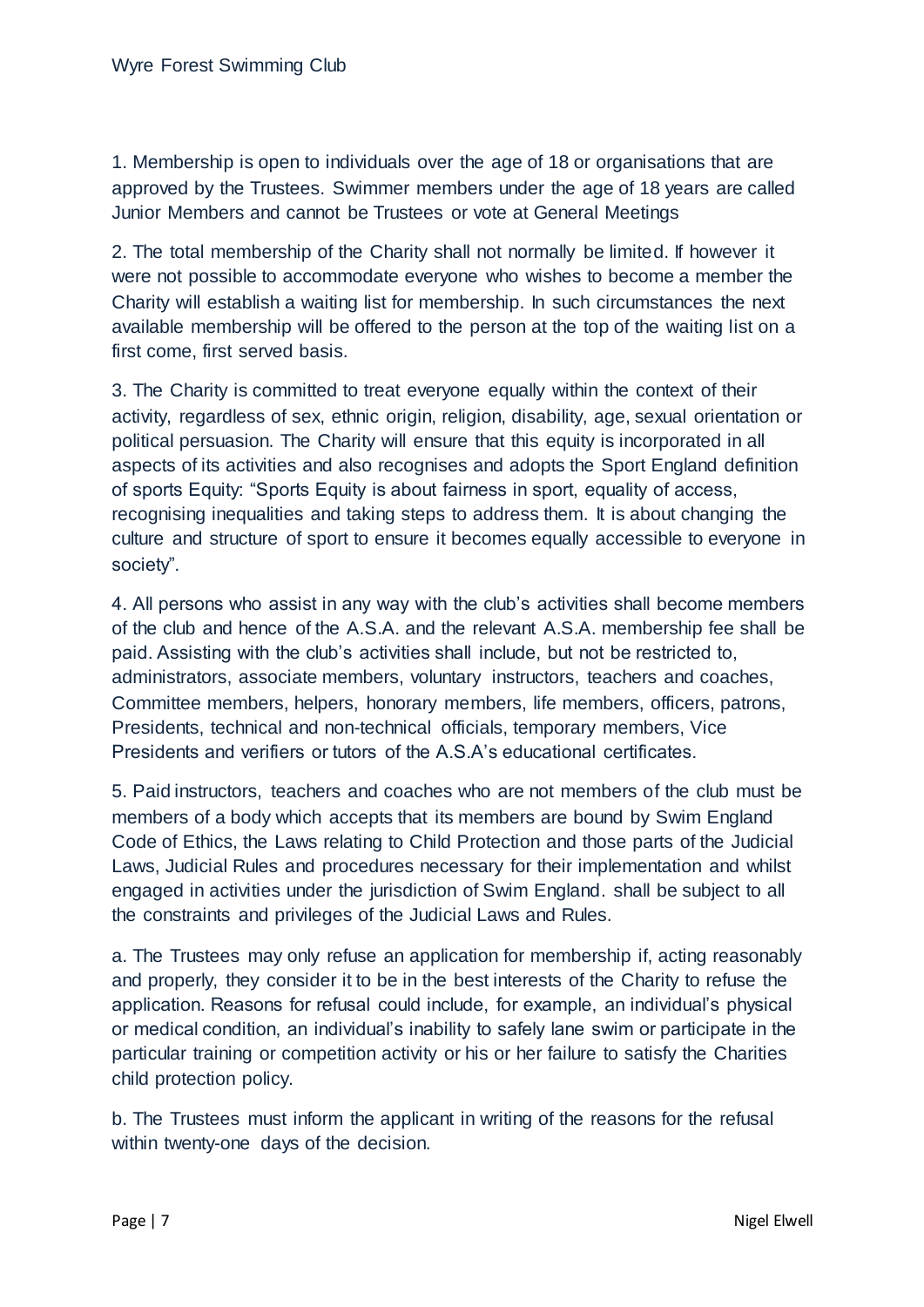c. The Trustees must consider any written representations the applicant may make about the decision. The Trustees' decision following any written representations must be notified to the applicant in writing but shall be final.

6. Any person who wishes to become a member of the Charity must submit a signed application to the Secretary and in the case of a swimmer aged under 18 the application must be signed by the swimmer's parent or guardian.

7. Membership is not transferable to anyone else.

8. The Trustees must keep a register of names and addresses of the members which must be made available to any member upon request.

# **2.2 Termination of Membership**

Membership is terminated if:

1. the member dies or, if it is an organisation, ceases to exist;

2. the member resigns by written notice to the Charity unless, after the resignation, there would be less than four members;

3. any sum due from the member to the Charity is not paid in full within six months of it falling due. Members suffering financial difficulties as a result of unemployment or sickness can apply to the Trustees hardship committee for temporary part or whole suspension of any such amounts falling due;

4. the member is removed from membership by a resolution of the Trustees that it is in the best interests of the Charity that his or her membership is terminated. A resolution to remove a member from membership may only be passed if:

a. the member has been given at least twenty-one days' notice in writing of the meeting of the Trustees at which the resolution will be proposed and the reasons why it is to be proposed;

b. the member or, at the option of the member, the member's representative (who need not be a member of the Charity) has been allowed to make representations to the meeting. The Charity in exercising this power shall comply with the provisions of Rules 5 and 6 below.

5. The Charity shall adopt and comply with the Swim England Guidelines for handling Internal Club Disputes ("the Guidelines") as the same may be revised from time to time. The Guidelines are set out as an Appendix to the Swim England Judicial Laws and appear in the Swim England Handbook. (A copy of the current Guidelines may be obtained from the Swim England Legal Affairs Department).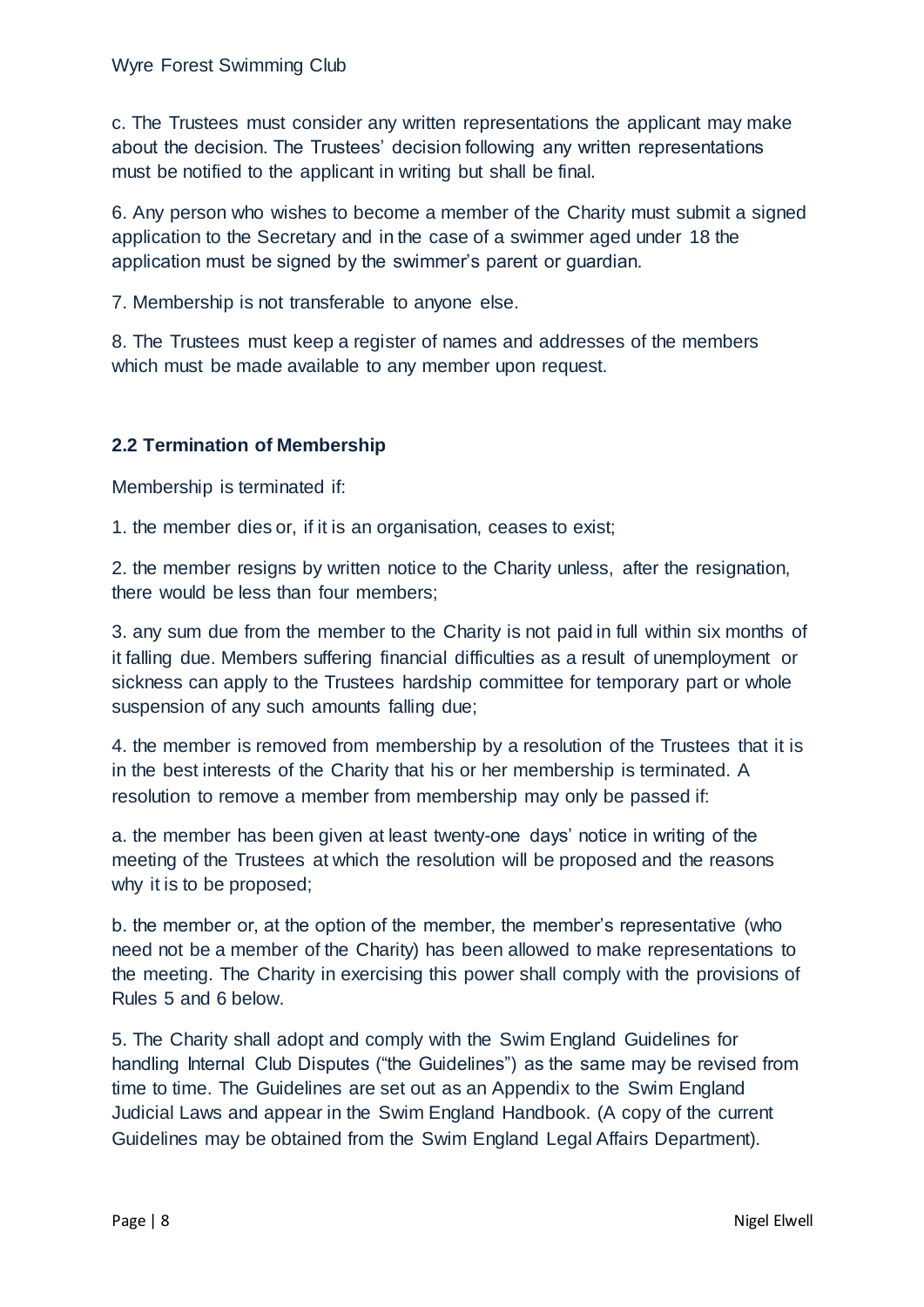6. A member may not be expelled or (subject to Rule 7 below) be made the subject of any other penalty unless the panel hearing the complaint shall by a two-thirds majority vote in favour of the expulsion of the member.

7. The Trustees of the Charity may temporarily suspend or exclude a member from particular training sessions and/or wider Charity activities, when in their opinion; such action is in the interests of the Charity. Where such action is taken the complaint will thereafter be dealt with in accordance with the Guidelines. This decision to be made by a simple majority of a quorate meeting of the Trustees.

## **2.3 General meetings**

1. The Charity must hold a general meeting within twelve months of the date of the adoption of this constitution.

2. An annual general meeting will be held in each subsequent year during December and not more than fifteen months may elapse between successive annual general meetings.

3. The purpose of the annual general meeting will include but not be limited to the following:

a. to receive the Chairman's report of the activities of the Charity during the previous year;

b. to receive and consider the accounts of the Charity for the previous year;

c. to remove and elect the independent examiner/auditor or confirm that he remain in office;

d. to decide on any resolution which may be duly submitted.

4. All general meetings other than annual general meetings shall be called special general meetings.

5. The Trustees may call a special general meeting at any time.

6. The Trustees must call a special general meeting if requested to do so in writing by at least ten members or one tenth of the membership, whichever is the greater. The request must state the nature of the business that is to be discussed. If the Trustees fail to hold the meeting within twenty-eight days of the request, the members may proceed to call a special general meeting but in doing so they must comply with the provisions of this constitution.

7. The Secretary, or in his or her absence a member of the Committee, shall take minutes at the Annual and Special General Meetings.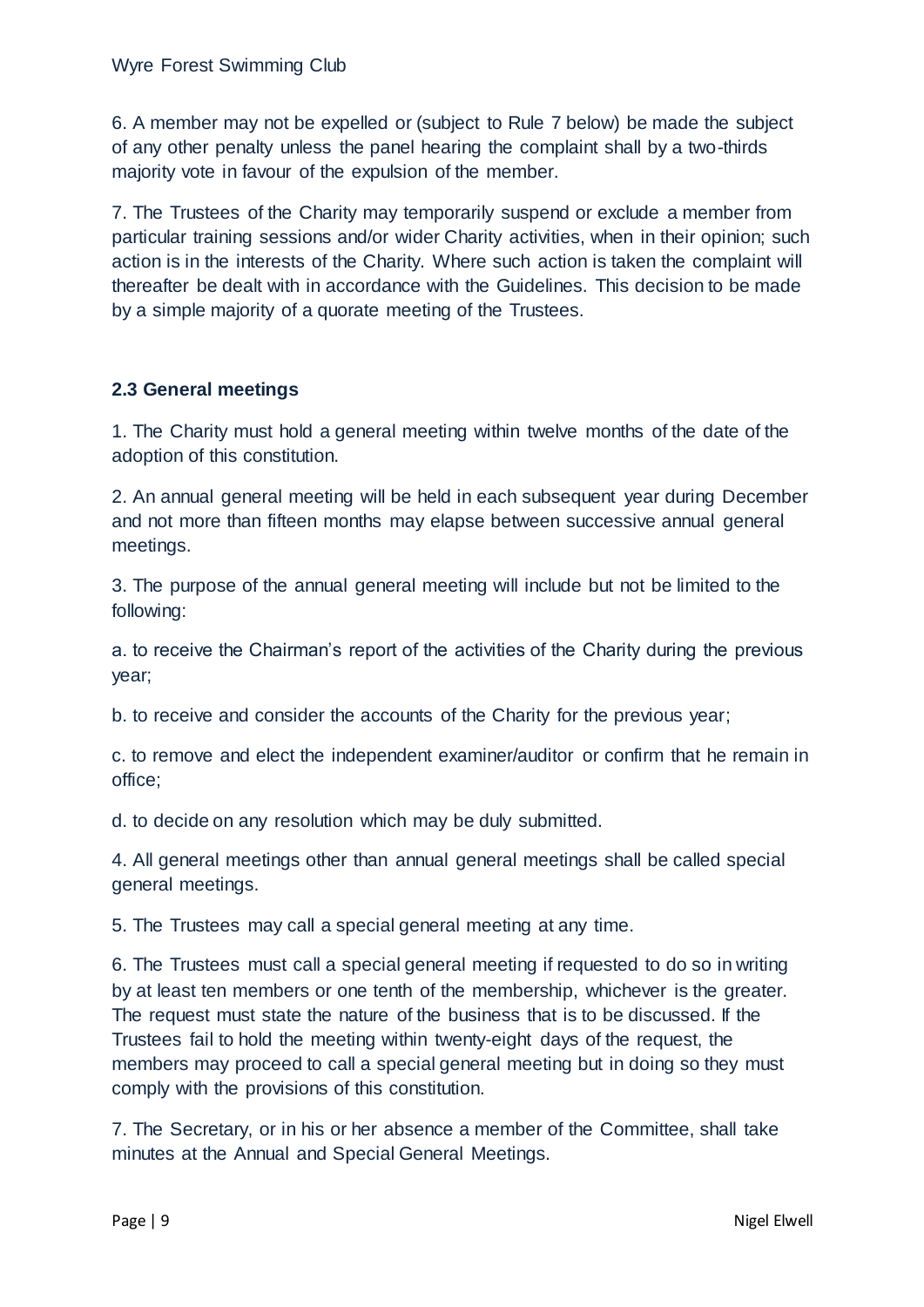8. The Chairman shall at all General Meetings have unlimited authority upon every question of order and shall be, for the purpose of such meeting, the sole interpreter of the Rules of the Club

## **2.4 Notice**

1. The minimum period of notice required to hold any general meeting of the Charity is fourteen clear days from the date on which the notice is deemed to have been given.

2. A general meeting may be called by shorter notice, if it is so agreed by all the members entitled to attend and vote.

3. The notice must specify the date, time and place of the meeting and the general nature of the business to be transacted. If the meeting is to be an annual general meeting, the notice must say so.

4. Notice of any resolution proposed to be moved at the annual general meeting shall be given in writing to the Secretary not later than 21 days prior to the annual general meeting.

5. The notice must be given to all the members and to the Trustees.

#### **2.5 Quorum**

1. No business shall be transacted at any general meeting unless a quorum is present.

2. A quorum is;

3. 7 members entitled to vote upon the business to be conducted at the meeting; or

4. one tenth of the total membership at the time, whichever is the greater.

5. The authorised representative of a member organisation shall be counted in the quorum if:

a. a quorum is not present within half an hour from the time appointed for the meeting; or

b. during a meeting a quorum ceases to be present, the meeting shall be adjourned to such time and place as the Trustees shall determine.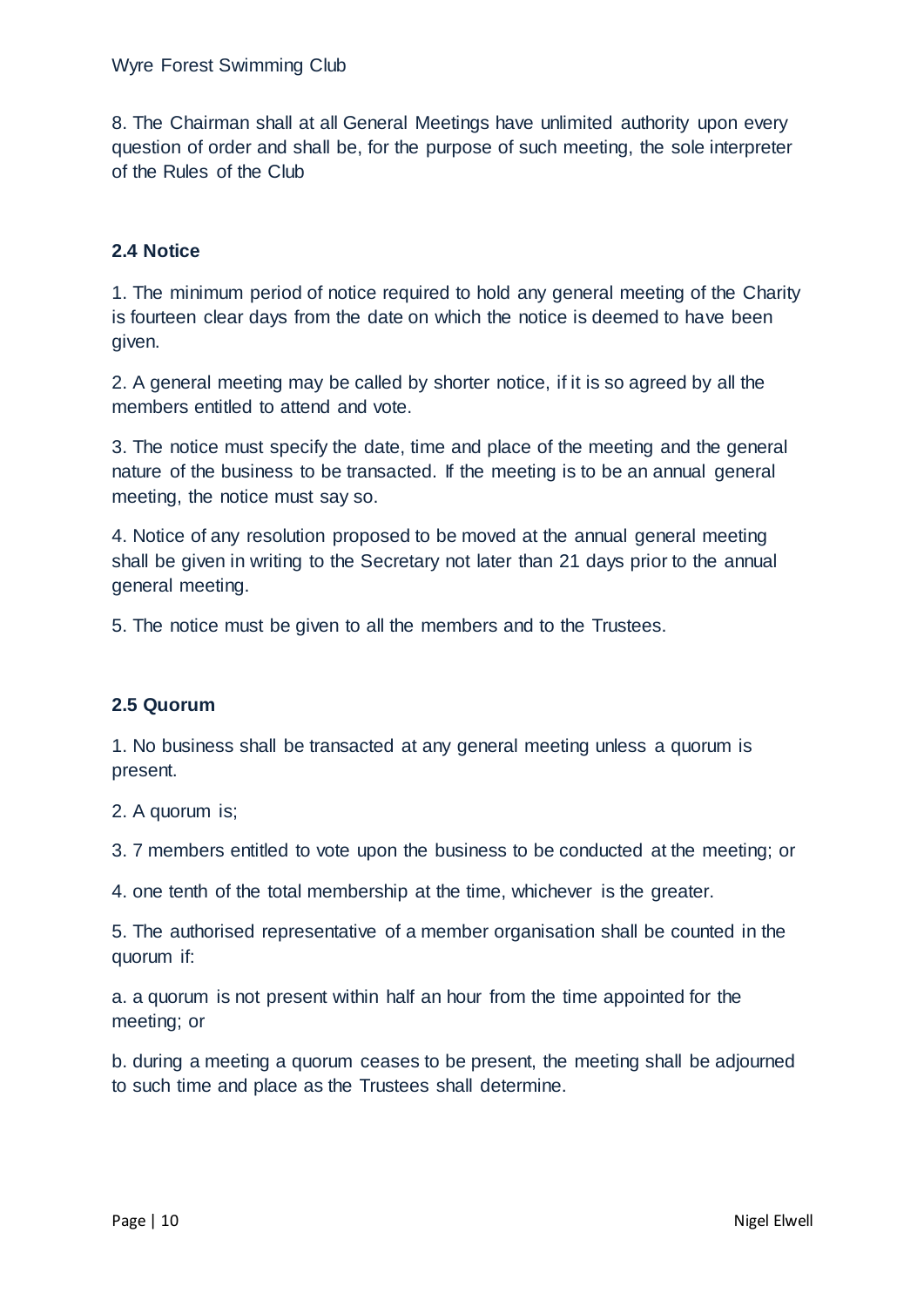6. The Trustees must reconvene the meeting and must give at least seven clear days' notice of the reconvened meeting stating the date, time and place of the meeting.

7. If no quorum is present at the reconvened meeting within fifteen minutes of the time specified for the start of the meeting the members present at that time shall constitute the quorum for that meeting.

## **2.6 Chair**

1. General meetings shall be chaired by the person who has been elected as Chair.

2. If there is no such person or he or she is not present within fifteen minutes of the time appointed for the meeting the Vice Chair, or in his or her absence, a Trustee nominated by the Trustees shall chair the meeting.

3. If there is only one Trustee present and willing to act, he or she shall chair the meeting.

4. If no Trustee is present and willing to chair the meeting within fifteen minutes after the time appointed for holding it, the members present and entitled to vote must choose one of their number to chair the meeting.

# **2.7 Adjournments**

1. The members present at a meeting may resolve that the meeting shall be adjourned.

2. The person who is chairing the meeting must decide the date time and place at which meeting is to be reconvened unless those details are specified in that resolution.

3. No business shall be conducted at an adjourned meeting unless it could properly have been conducted at the meeting had the adjournment not taken place.

4. If a meeting is adjourned by a resolution of the members for more than seven days, at least seven clear days' notice shall be given of the reconvened meeting stating the date time and place of the meeting.

#### **2.8 Votes**

1. Each member above the age of eighteen shall have one vote but if there is an equality of votes the person who is chairing the meeting shall have a casting vote in addition to any other vote he or she may have.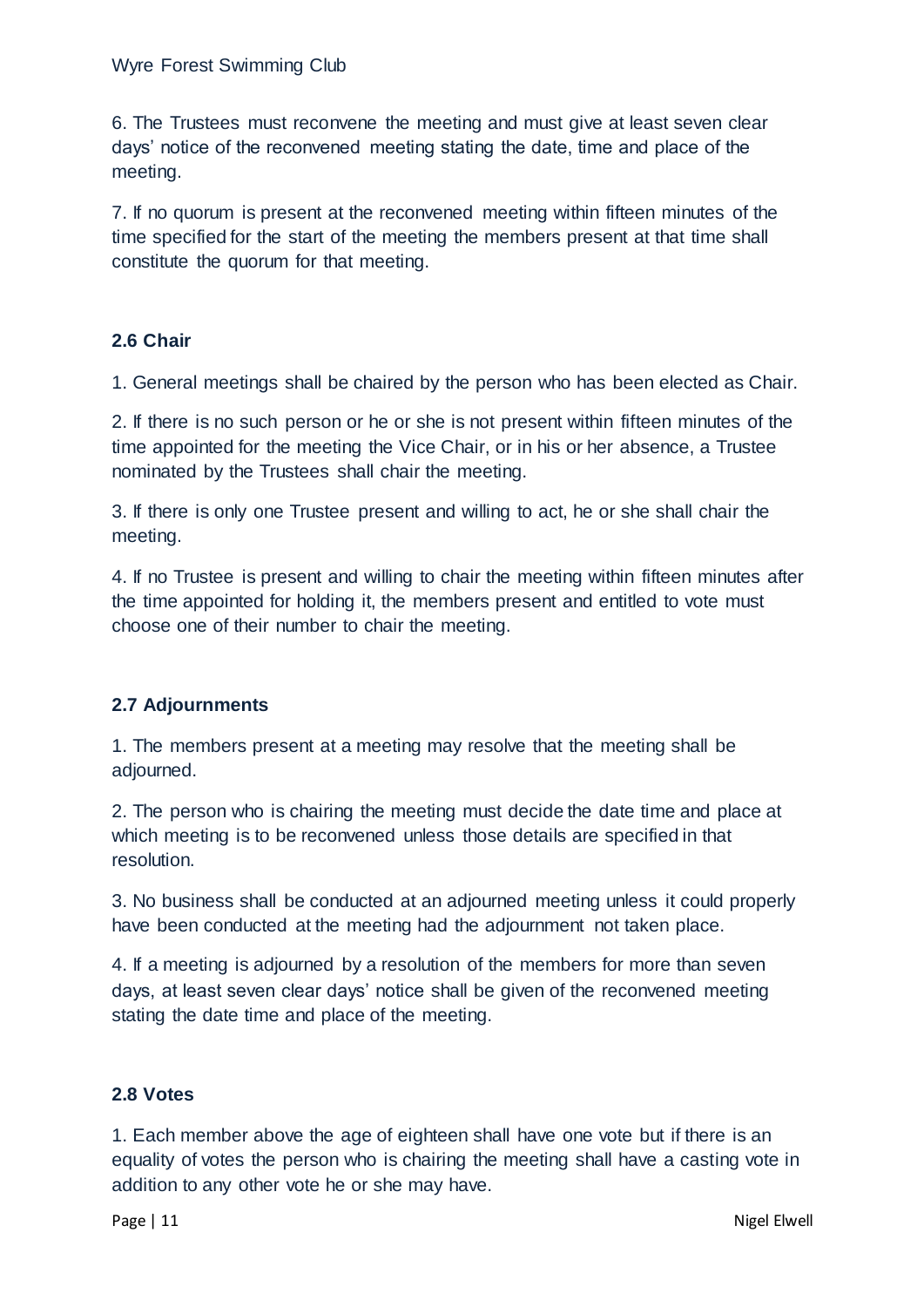2. A resolution in writing signed by each member (or in the case of a member that is an organisation, by its authorised representative) who would have been entitled to vote upon it had it been proposed at a general meeting shall be effective. It may comprise several copies each signed by or on behalf of one or more members.

3. To be entitled to vote a Member must have paid their membership subscription at least 21 days prior to the Annual General Meeting or a Special General Meeting.

#### **2.9 Representatives of Other Bodies**

1. Any organisation that is a member of the Charity may nominate any person to act as its representative at any meeting of the Charity.

2. The organisation must give written notice to the Charity of the name of its representative. The nominee shall not be entitled to represent the organisation at any meeting unless the notice has been received by the Charity. The nominee may continue to represent the organisation until written notice to the contrary is received by the Charity.

3. Any notice given to the Charity will be conclusive evidence that the nominee is entitled to represent the organisation or that his or her authority has been revoked. The Charity shall not be required to consider whether the nominee has been properly appointed by the organisation.

# **2.10 Officers and Trustees**

1. The Charity and its property shall be managed and administered by a management team comprising the Officers and other members elected in accordance with this constitution. The Officers and other members of the committee shall be the trustees of the Charity and in this constitution are together called "the Trustees".

2. The Charity shall have the following Officers:

A Chair,

A Secretary,

A Treasurer,

A Welfare Officer

3. A Trustee must be a member of the Charity or the nominated representative of an organisation that is a member of the Charity.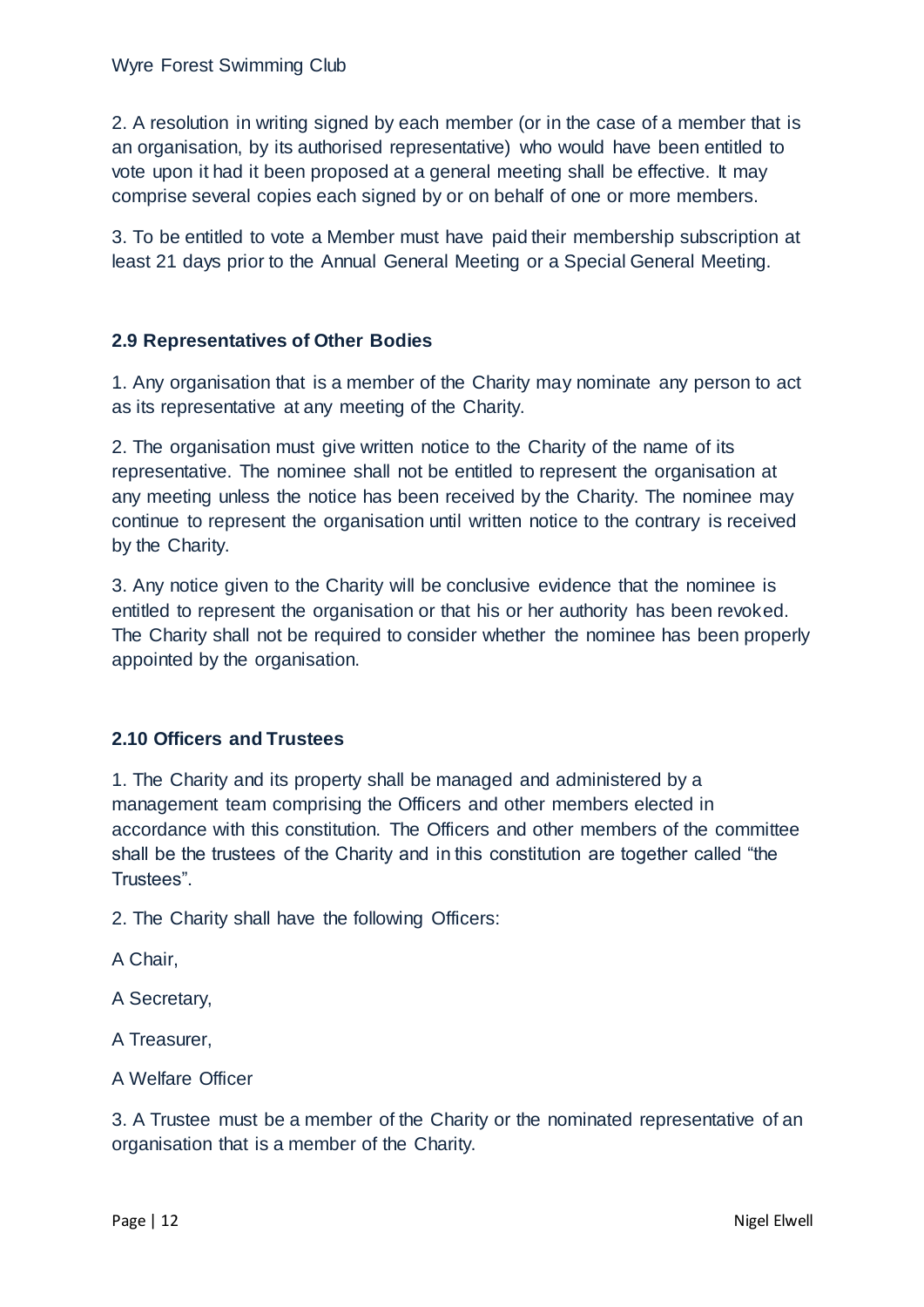4. No one may be appointed a Trustee if he or she would be disqualified from acting under the provisions of Clause 20.

5. The number of Trustees including Officers shall be not less than four and (unless otherwise determined by a resolution of the Charity in general meeting) shall not be more than eleven.

6. The first Trustees (including Officers) shall be those persons elected as Trustees and Officers at the meeting at which this constitution is adopted.

7. A Trustee may not appoint anyone to act on his or her behalf at meetings of the Trustees.

# **2.11 The Appointment of Trustees**

1. The Charity in general meeting shall elect the Officers and the other Trustees.

2. The Trustees may appoint any person who is willing to act as a Trustee. Subject to paragraph 5(b) of this clause, they may also appoint Trustees to act as officers.

3. Each of the Trustees shall retire with effect from the conclusion of the annual general meeting two years after his or her appointment but shall be eligible for reelection at that annual general meeting.

4. No-one may be elected a Trustee or an Officer at any annual general meeting unless prior to the meeting the Charity is given a notice that:

a. is signed by a member entitled to vote at the meeting;

b. states the member's intention to propose the appointment of a person as a Trustee or as an officer;

c. is signed by the person who is to be proposed to show his or her willingness to be appointed.

5. The appointment of a Trustee, whether by the Charity in general meeting or by the other Trustees, must not cause the number of Trustees to exceed any number fixed in accordance with this constitution as the maximum number of Trustees.

6. The Trustees may not appoint a person to be an Officer if a person has already been elected or appointed to that office and has not vacated the office.

# **2.12 Powers of Trustees**

1. The Trustees must manage the business of the Charity and they have the following powers in order to further the Objects (but not for any other purpose):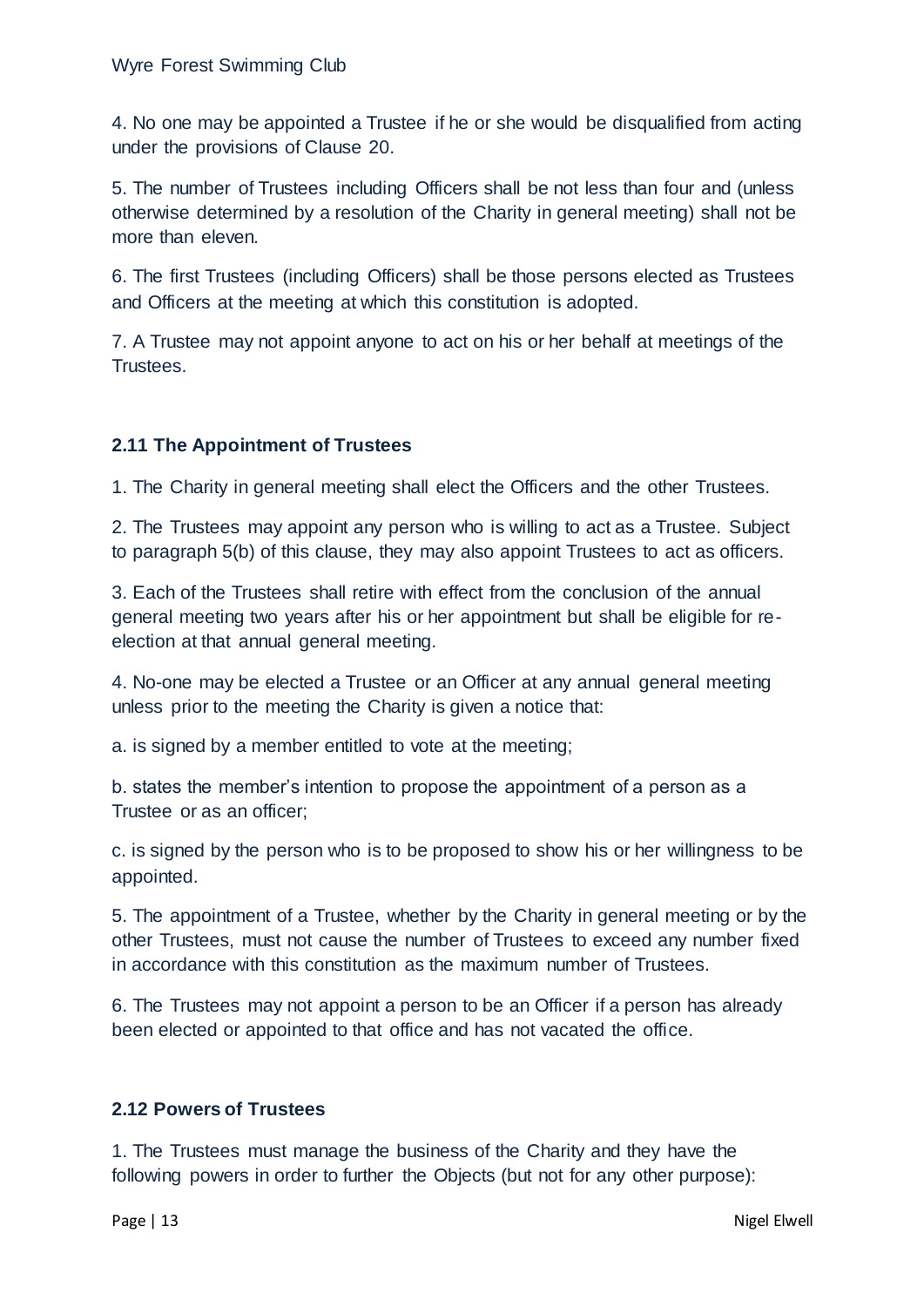a. to raise funds. In doing so, the Trustees must not undertake any substantial permanent trading activity and must comply with any relevant statutory regulations;

b. to buy, take on lease or in exchange, hire or otherwise acquire any property and to maintain and equip it for use;

c. to sell, lease or otherwise dispose of all or any part of the property belonging to the Charity. In exercising this power, the Trustees must comply as appropriate with sections 36 and 37 of the Charities Act 1993;

d. to borrow money and to charge the whole or any part of the property belonging to the Charity as security to repayment of the money borrowed. The Trustees must comply as appropriate with sections 38 and 39 of the Charities Act 1993 if they intend to mortgage land;

e. to co-operate with other charities, voluntary bodies and statutory authorities and to exchange information and advice with them;

f. to establish or support any charitable trusts, associations or institutions formed for any of the charitable purpose included in the Objects;

g. to acquire, merge with or enter into any partnership or joint venture arrangement with any other charity formed for any of the Objects;

h. to set aside income as a reserve against future expenditure but only in accordance with a written policy about reserves;

i. to obtain and pay for such goods and services as are necessary for carrying out the work of the Charity;

j. to open and operate such bank and other accounts as the Trustees consider necessary and to invest funds and to delegate the management of funds in the same manner and subject to the same conditions as the trustees of a trust are permitted to do by the Trustee Act 2000;

k. to do all such other lawful things as are necessary for the achievement of the Objects;

2. No alteration of this constitution or any special resolution shall have retrospective effect to invalidate any prior act of the Trustees.

3. Any meeting of Trustees at which a quorum is present at the time the relevant decision is made may exercise all the powers exercisable by the Trustees.

# **2.13 Disqualification and Removal of Trustees**

A Trustee shall cease to hold office is he or she: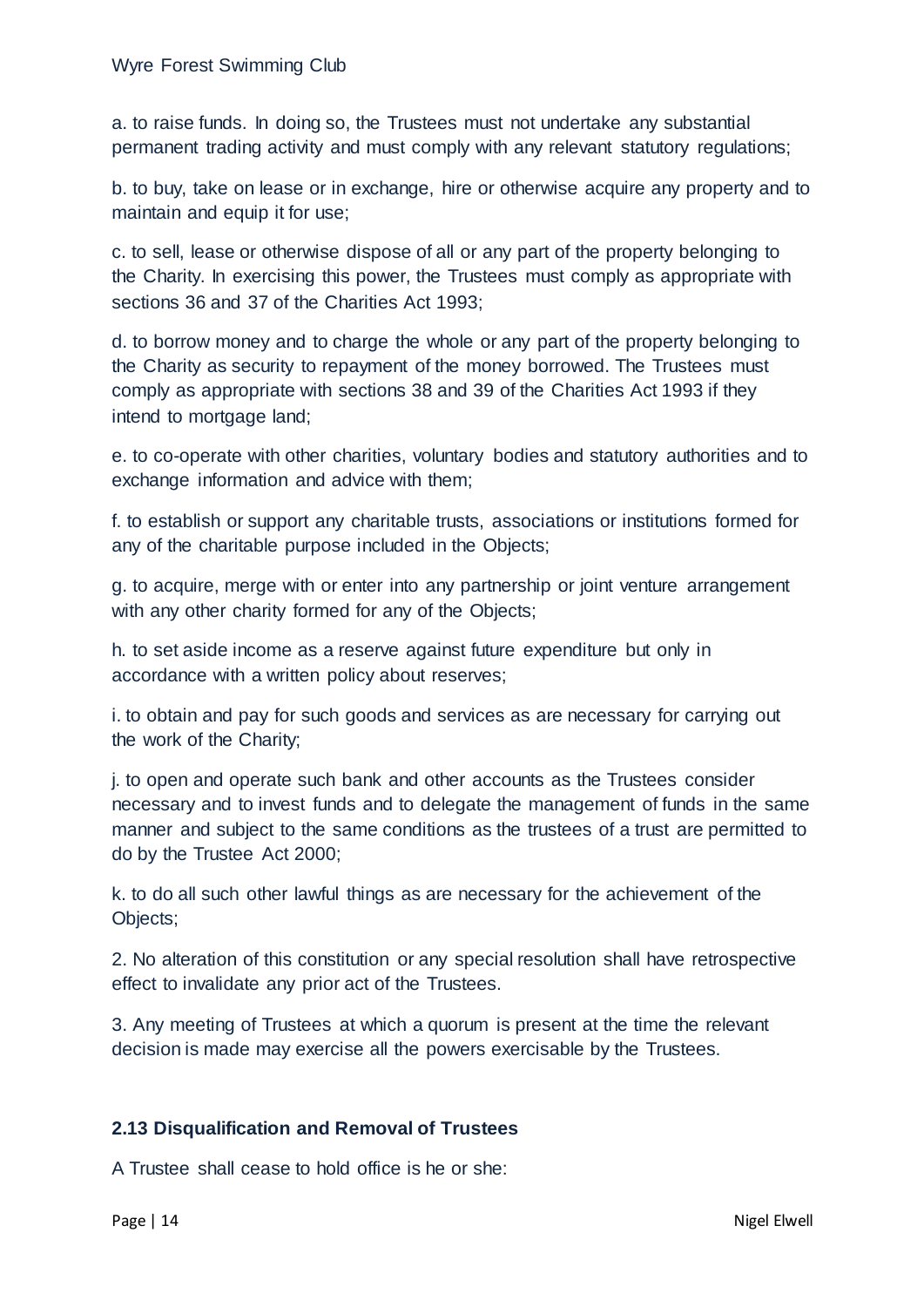1. is disqualified from acting as a Trustee by virtue of section 72 of the Charities Act 1993 (or any statutory re-enactment or modification of that provision);

2. ceases to be a member of the Charity;

3. becomes incapable by reason of mental disorder, illness or injury of managing and administering his or her own affairs;

4. resigns as a Trustee by notice to the Charity (but only if at least two Trustees will remain in office when the notice of resignation is to take effect); or

5. is absent without the permission of the Trustees from all their meetings held within a period of six consecutive months and the Trustees resolve that his or her office be vacated.

## **2.14 Proceedings of Trustees**

1. The Trustees may regulate their proceedings as they think fit, subject to the provisions of this constitution and will meet at least once a month (save where the Trustee board itself shall by simple majority agree not to meet).

2. Any Trustee may call a meeting of the Trustees.

3. The secretary must call a meeting of the Trustees if requested to do so by a Trustee.

4. Questions arising at a meeting must be decided by a simple majority of votes.

5. In the case of an equality of votes, the person who chairs the meeting shall have a second or casting vote.

6. No decision may be made by a meeting of the Trustees unless a quorum is present at the time the decision is purported to be made.

7. The quorum shall be four or the number nearest to the one third of the total number of Trustees, whichever is the greatest or such larger number as may be decided from time to time by the Trustees.

8. A Trustee shall not be counted in the quorum present when any decision is made about a matter upon which that Trustee is not entitled to vote.

9. If the number of Trustees is less than the number fixed as the quorum, the continuing Trustees or Trustee may act only for the purpose of filling vacancies or of calling a general meeting.

10. The person elected as the Chair shall chair meetings of the Trustees.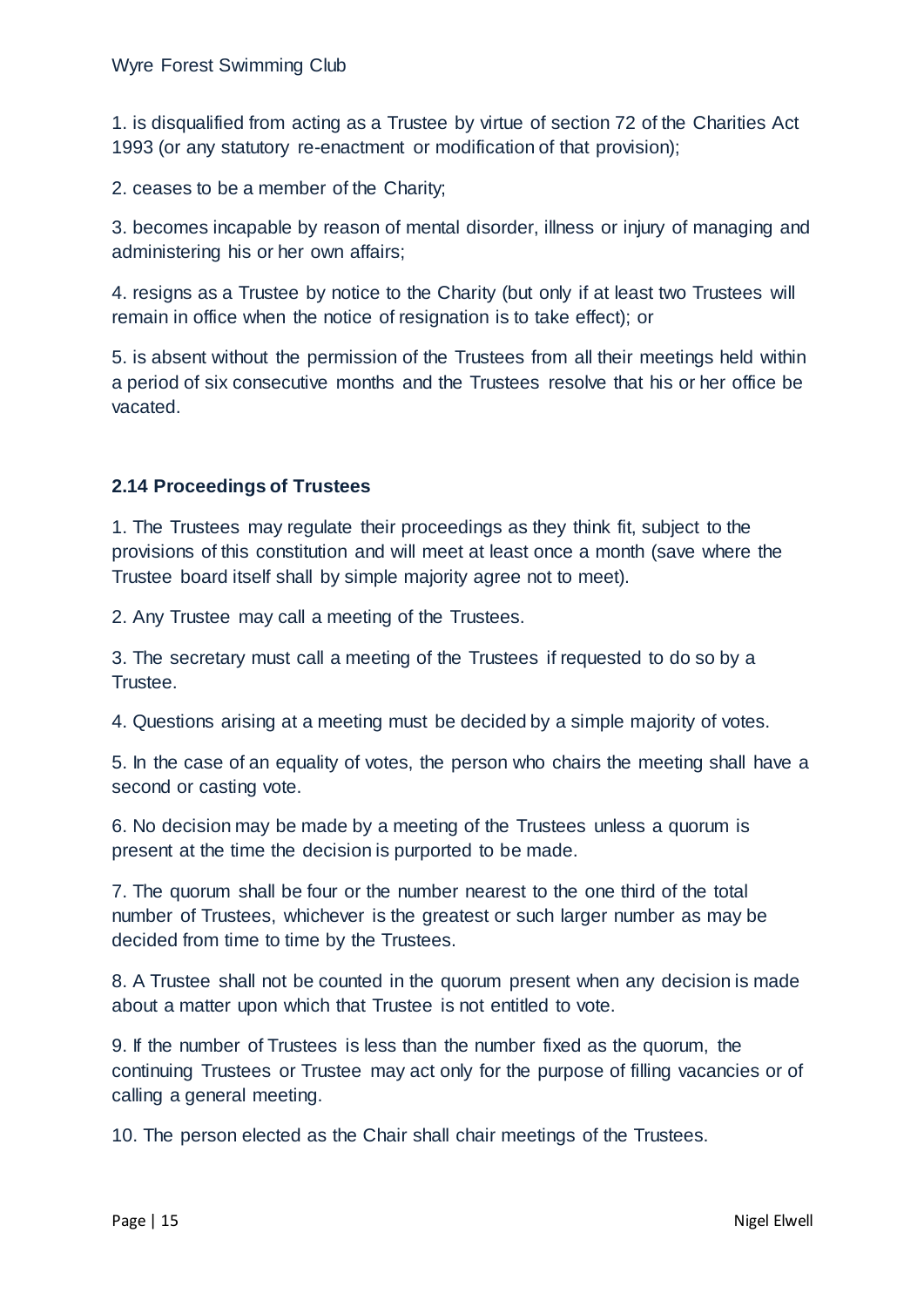11. If the Chair is unwilling to preside or is not present within ten minutes after the time appointed for the meeting, the Trustees present may appoint one of their number to chair that meeting.

12. The person appointed to chair meetings of the Trustees shall have no functions or powers except those conferred by this constitution or delegated to him or her in writing by the Trustees.

13. A resolution in writing signed by all the Trustees entitled to received notice of a meeting of Trustees or of a committee of Trustees and to vote upon the resolution shall be as valid and effectual as if it had been passed at a meeting of the Trustees or (as the case may be) a committee of Trustees duly convened and held.

14. The resolution in writing may comprise several documents containing the text of the resolution in like form each signed by one or more Trustees.

## **2.15 Delegation**

1. The Trustees may delegate any of their powers or functions to a committee of two or more Trustees but the terms of any such delegation must be recorded in the minute book.

2. The Trustees may impose conditions when delegating, including the conditions that:

3. the relevant powers are to be exercised exclusively by the committee to whom they delegate;

4. No expenditure may be incurred on behalf of the Charity except in accordance with a budget previously agreed with the Trustees.

5. The Trustees may revoke or alter a delegation.

6. All acts and proceedings of any committees must be fully and promptly reported to the Trustees.

#### **2.16 Irregularities in Proceedings**

1. Subject to sub-clause (2) of this clause, all acts done by a meeting of Trustees, or of a committee of Trustees, shall be valid notwithstanding the participation in any vote of a Trustee:

a. who was disqualified from holding office;

b. who had previously retired or who had been obliged by the constitution to vacate office;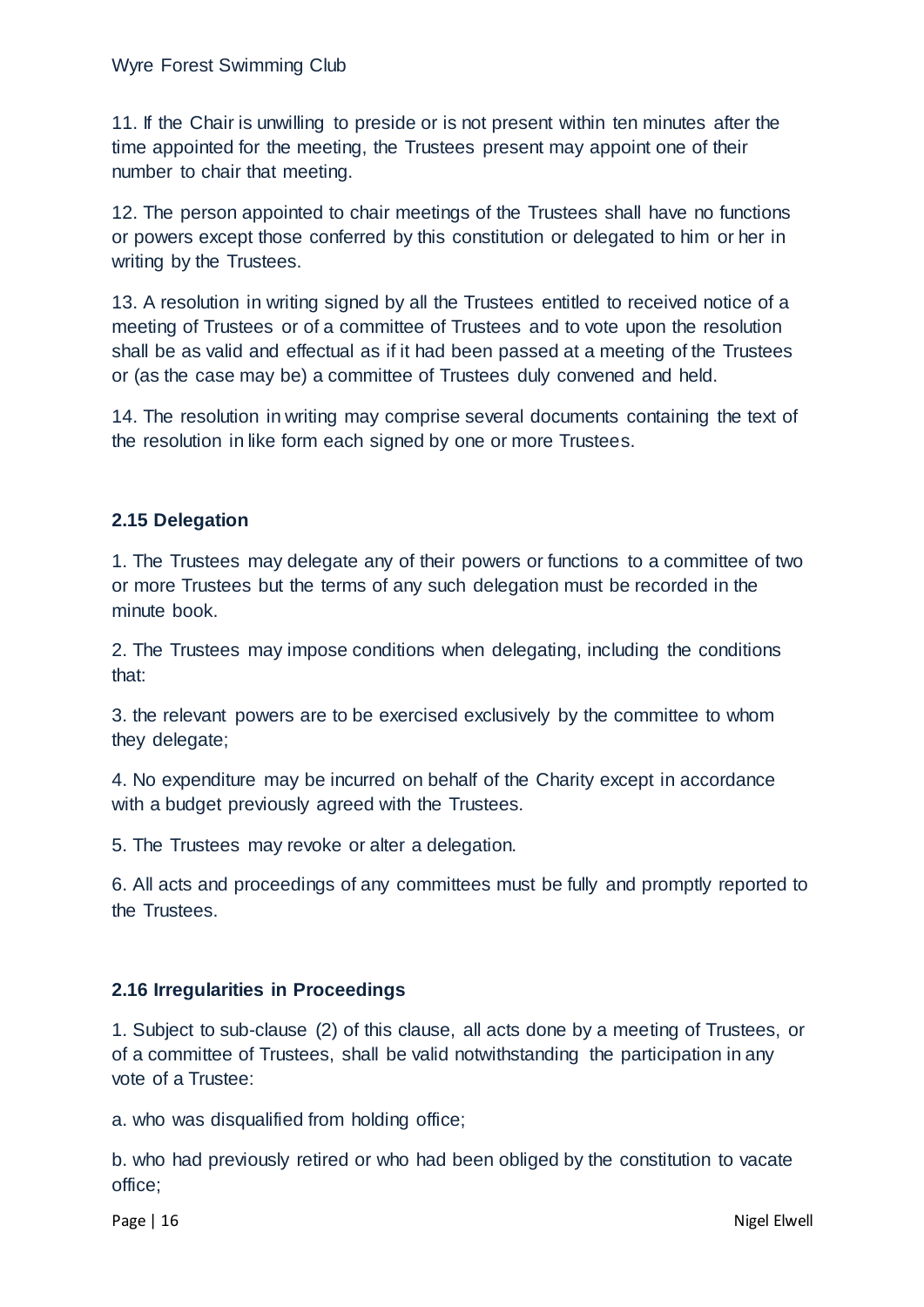c. who was not entitled to vote on the matter, whether by reason of a conflict of interest or otherwise, if, without:

i. the vote of that Trustee; and

ii. that Trustee being counted in the quorum, the decision has been made by a majority of the Trustees at a quorate meeting.

2. Sub-clause (1) of this clause does not permit a Trustee to keep any benefit that may be conferred upon him or her by a resolution of the Trustees or of a committee of Trustees if the resolution would otherwise have been void.

3. No resolution or act of:

a. the Trustees;

b. any committee of the Trustees;

c. the Charity in general meeting, shall be invalidated by reason of the failure to give notice to any Trustee or member or by reason of any procedural defect in the meeting unless it is shown that the failure or defect has materially prejudiced a member of the beneficiaries of the Charity.

#### **2.17 Minutes**

The Trustees must keep minutes of all:

- 1. appointments of Officers and Trustees made by the Trustees;
- 2. proceedings at meetings of the Charity;
- 3. meetings of the Trustees and committees of Trustees including:
- a. the names of the Trustees present at the meeting;
- b. the decisions made at the meetings; and
- c. as appropriate the reasons for the decisions.

#### **2.18 Annual Report and Return and Accounts**

1. The Trustees must comply with their obligations under the Charities Act 1993 with regard to:

- a. the keeping of accounting records for the Charity;
- b. the preparation of annual statements of account for the Charity;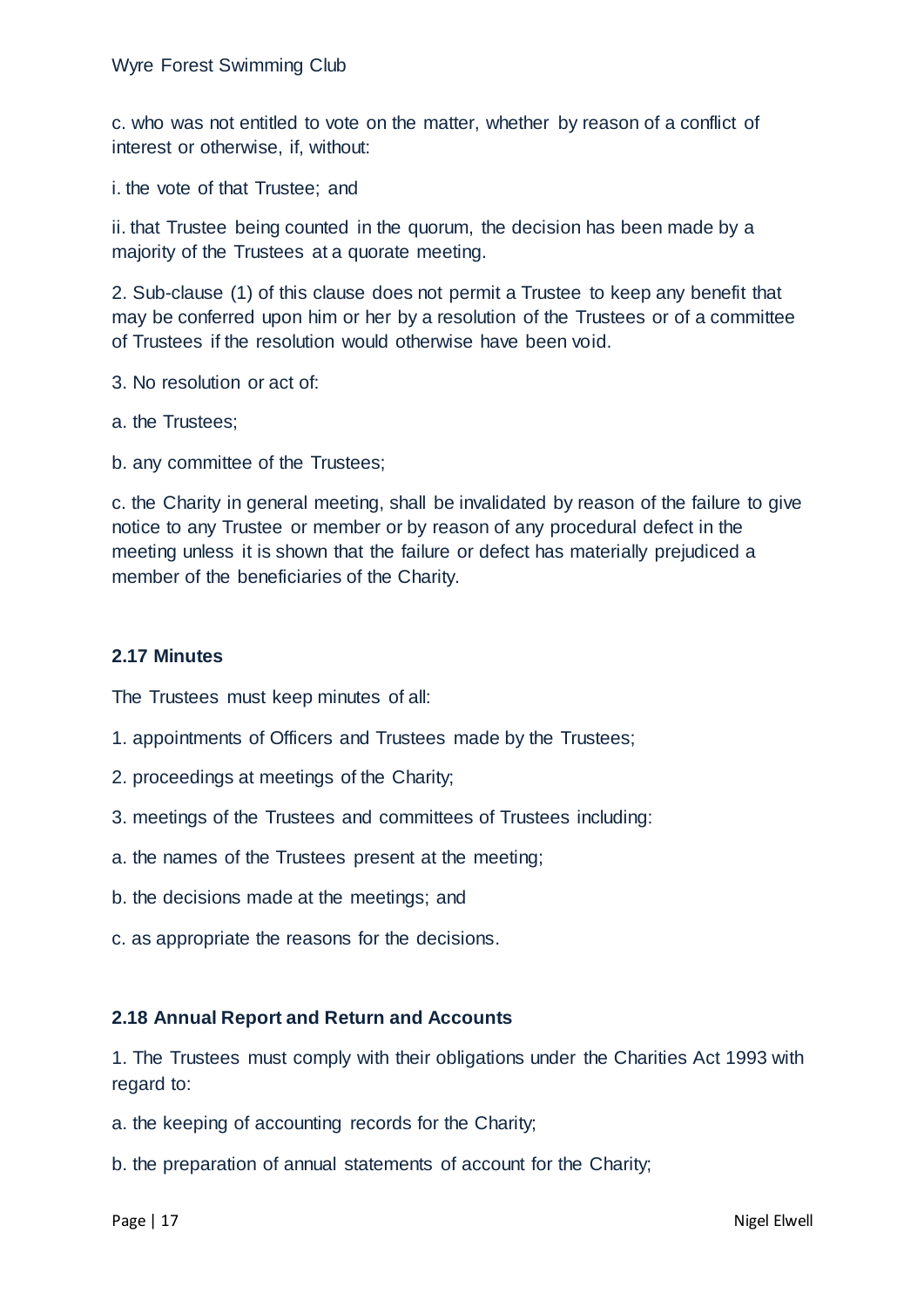c. the transmission of the statements of account to the Charity;

d. the preparation of an annual report and its transmission to the Commission;

e. the preparation of an annual return and its transmission to the Commission.

2. Accounts must be prepared in accordance with the provisions of any Statement of Recommended Practice issued by the Commission, unless the Trustees are required to prepare accounts in accordance with the provisions of such a Statement prepared by another body.

3. All records including Minutes of Meetings and Accounts must be retained for a period of six years.

#### **2.19 Registered Particulars**

The Trustees must notify the Commission promptly of any changes to the Charity's entry on the Central Register of Charities.

#### **2.20 Property**

1. The Trustees must ensure the title to:

a. all land held by or in trust for the Charity that is not vested in the Official Custodian of Charities; and

b. all investments held by or on behalf of the Charity, is vested either in a corporation entitled to act as custodian trustee or in not less than three individuals appointed by them as holding trustees.

2. The terms of the appointment of any holding trustees must provide that they may act only in accordance with lawful directions of the Trustees and that if they do so they will not be liable for the acts and defaults of the Trustees or of the members of the Charity.

3. The Trustees may remove the holding trustees at any time.

#### **2.21 Repair and Insurance**

1. The Trustees must keep in repair and insure to their full value against fire and other usual risks all the buildings of the Charity (except those buildings that are required to be kept in repair and insured by a tenant). They must also insure suitability in respect of public liability and employer's liability.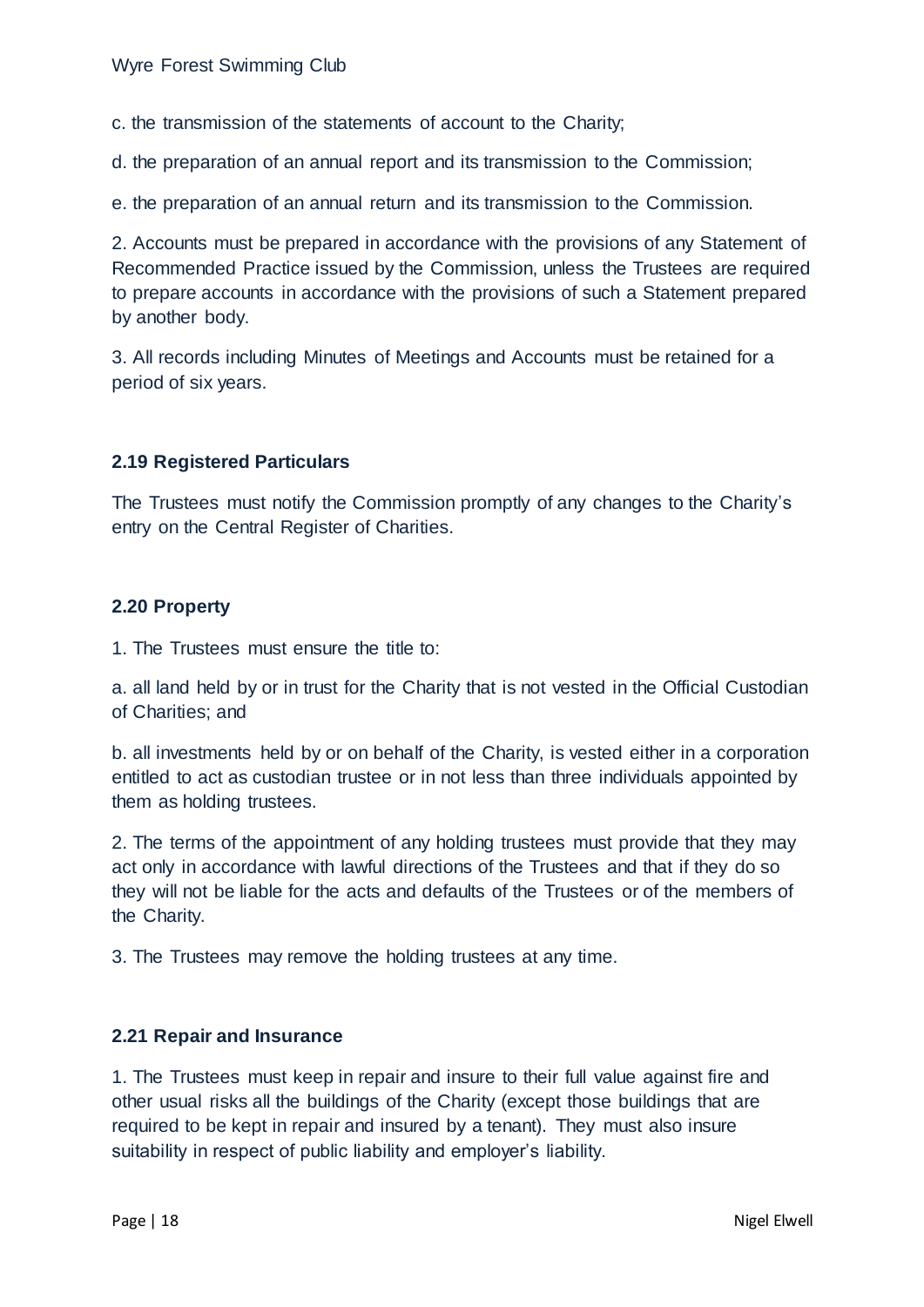2. The Charity shall maintain an Accident Book in which all accidents to Charity members at swimming related activities shall be recorded. Details of such accidents shall be reported to the Swim England Office. The Charity shall make an annual return to the Swim England in the prescribed form.

## **2.22 Notices**

1. Any notice required by this constitution to be given to or by any person must be:

a. in writing; or

b. given using electronic communications.

2. Notice may be given to a member either:

a. personally; or

b. by sending it by post in a prepaid envelope addressed to the member at his or her address; or

c. by leaving it at the address of the member; or

d. by giving it using electronic communications to the member's address.

3. A member who does not register an address with the Charity or who registers only a postal address that is not within the United Kingdom shall not be entitled to receive any notice from the Charity.

4. A member present in person at any meeting of the Charity shall be deemed to have received notice of the meeting and of the purposes for which it was called.

5. Proof that an envelope containing a notice was properly addressed, prepaid and posted shall be conclusive evidence that the notice was given.

6. Proof that a notice contained in an electronic communication was properly Addressed and sent shall be conclusive evidence that the notice was given.

7. A notice shall be deemed to be given 48 hours after the envelope containing it was posted or, in the case of an electronic communication, 48 hours after it was sent.

#### **2.23 Rules**

1. The Trustees may from time to time make rules or bye-laws for the conduct of their business.

2. The bye-laws may regulate the following matters but are not restricted to them: